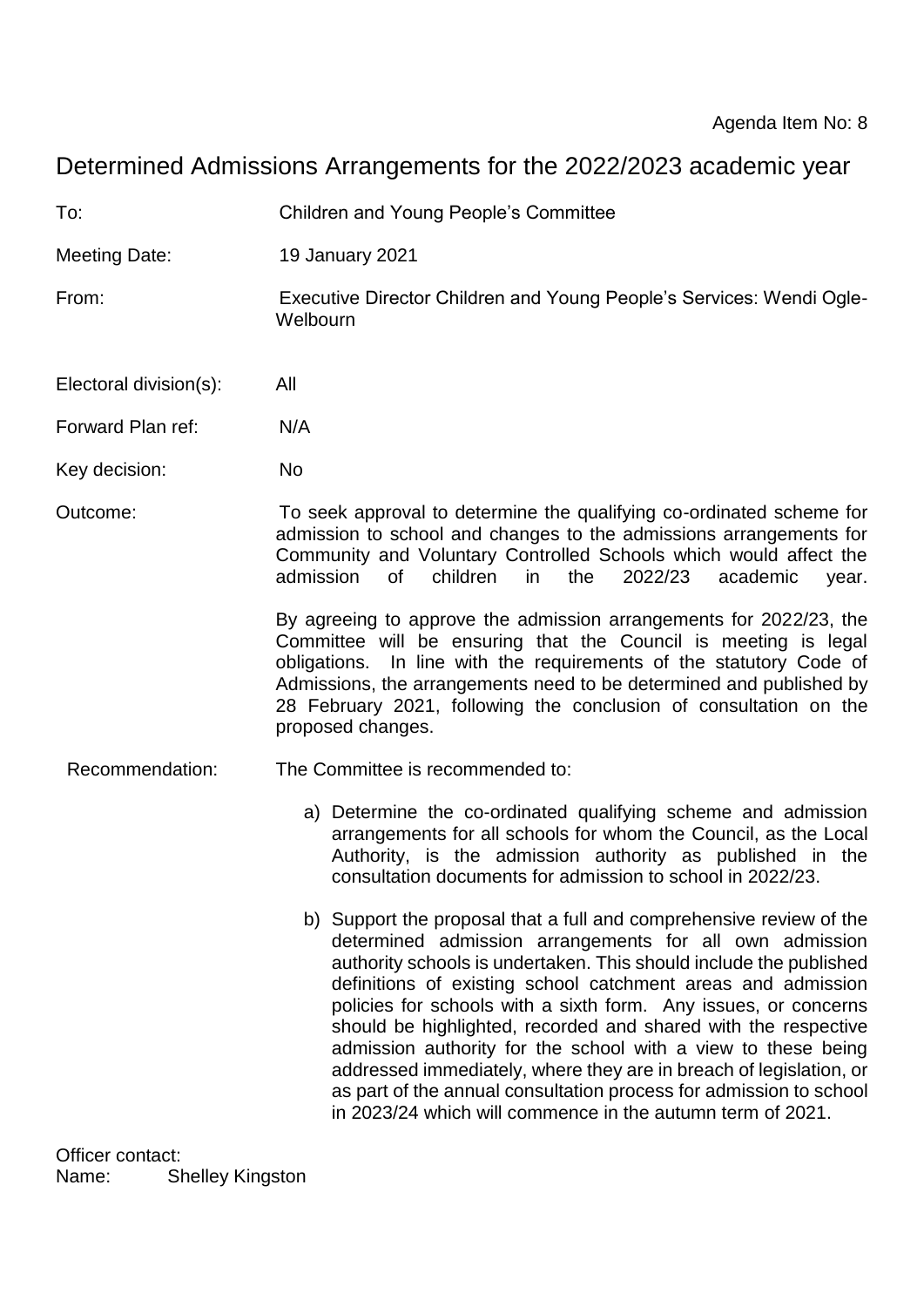Post: Policy & Operations Manager School Admissions Email: [shelley.kingston@cambridgeshire.gov.uk](mailto:shelley.kingston@cambridgeshire.gov.uk) Tel: 07342 700287

Member contacts:

Names: Councillors Simon Bywater and Samantha Hoy Roles: Chair/Vice-Chair Email: [Simon.Bywater@cambridgeshire.gov.uk/](mailto:Simon.Bywater@cambridgeshire.gov.uk/) [samphoy@googlemail.com](mailto:samphoy@googlemail.com) Tel: 01223 706398 (office)

## 1. Background

1.1 The Local Authority (LA) is responsible for formulating, each academic year, a qualifying scheme in relation to the transition of children to each primary and secondary school in Cambridgeshire. The LA must consult in respect of the proposed scheme, where it is substantially different from the qualifying scheme adopted in the preceding academic year, or where the LA has not consulted on a qualifying scheme in the previous seven years.

In addition, the LA, as the admission authority for all community and voluntary controlled schools in Cambridgeshire, must determine the admission arrangements for these schools every year. Consultation of those arrangements is required when the following changes are proposed:

- A decrease in the Published Admission Number (PAN); and/or
- A change to the catchment area; and/or
- A change to over-subscription criteria.

There is no requirement on admission authorities to consult on any proposed increase to a school's PAN.

The statutory Admissions Code (2014) requires that the consultation period must be for a minimum of six weeks and must take place between 1 October and 31 January in the determination year.

- 1.2 All admission authorities must consult with:
	- a) parents of children between the ages of two and eighteen;
	- b) other persons in the relevant area who, in the opinion of the admission authority, have an interest in the proposed admissions;
	- c) all other admission authorities within the relevant area (except that primary schools need not consult secondary schools);
	- d) whichever of the governing body or the local authority is not the admission authority for the school; any adjoining neighbouring local authorities where the admission authority is the LA; and
	- e) in the case of schools designated with a religious character, the body or person representing the religion or religious denomination.
- 1.3 Following the consultation period for admission to school in 2022/23, all admission authorities need to have determined their admission arrangements by 28 February 2021 and then notified all consultees of this within 14 days of that date. Once determined all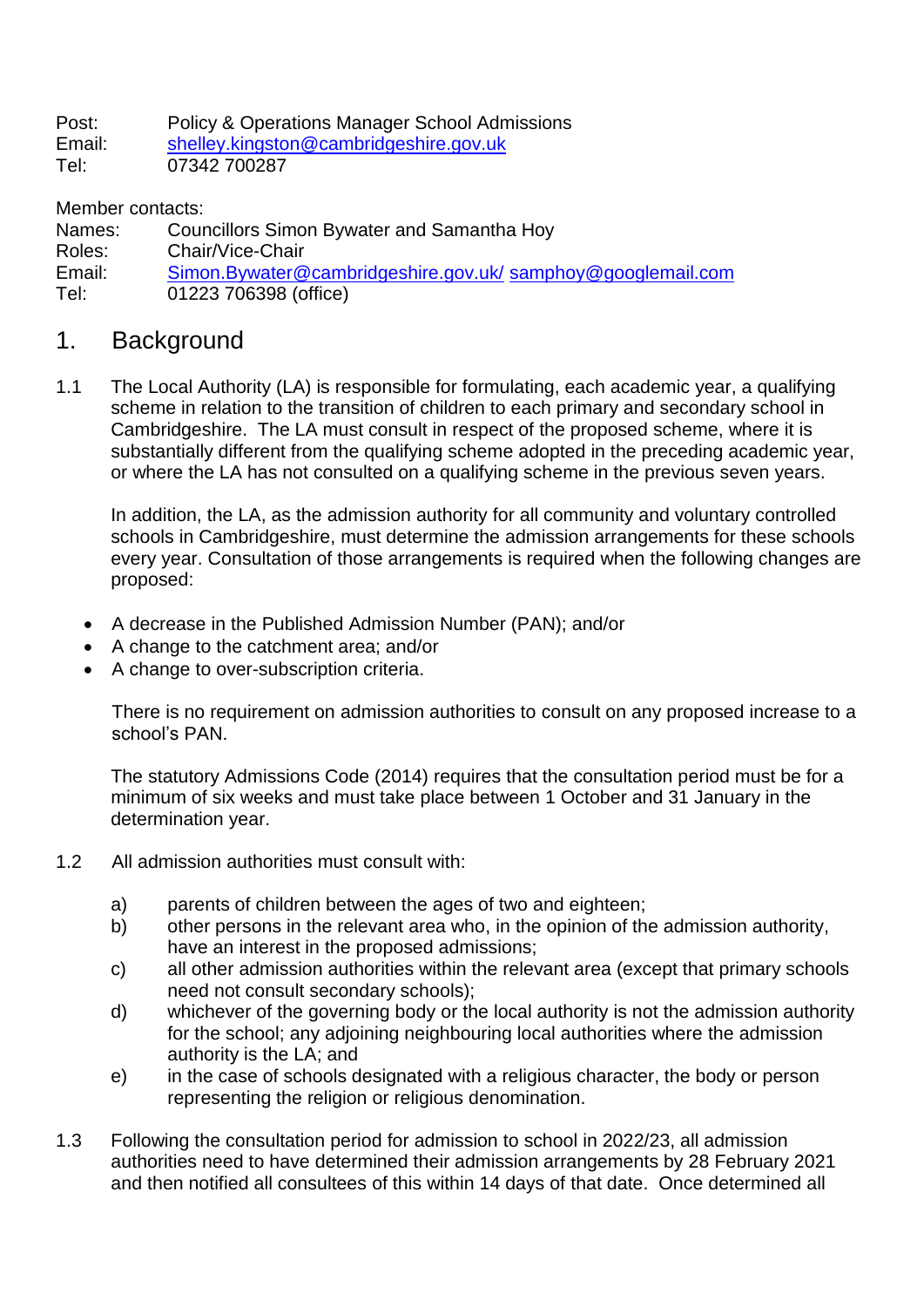admission authorities are required to publish a copy of the determined arrangements on their website as soon as possible, and no later than, 15 March in the determination year. All other admission authorities must send a copy of their full, determined arrangements to the LA by this date.

#### 2.0 Main Issues

2.1 The consultation documents including the proposed co-ordinated qualifying scheme and admission arrangements for schools for whom the LA is the admission authority for 2022/23 were published on 2 November 2020. The six week consultation period concluded on 14 December 2020. Prior to this date all foundation, voluntary aided and academy schools in Cambridgeshire had been contacted to remind them of the need to follow the consultation and determination process as set out in the Code.

The LA's consultation was in respect of proposed PAN changes to three schools:

- i. Bewick Bridge Community Primary School, Cambridge PAN reduction from 60 to 30
- ii. Burwell Village College Primary School PAN reduction from 90 to 60
- iii. Westfield Junior School, St Ives PAN reduction from 90 to 60.

No objections or comments were received to these proposals during the consultation period.

2.2 The LA does not publish details of proposed admission arrangements for own admission authority schools.

#### 3. Alignment with corporate priorities

- 3.1 A good quality of life for everyone There are no significant implications for this priority.
- 3.2 Thriving places for people to live There are no significant implications for this priority.
- 3.3 The best start for Cambridgeshire's children There are no significant implications for this priority.
- 3.4 Net zero carbon emissions for Cambridgeshire by 2050 There are no significant implications for this priority.

## 4. Significant Implications

- 4.1 Resource Implications There are no significant implications within this category.
- 4.2 Procurement/Contractual/Council Contract Procedure Rules Implications

There are no significant implications within this category.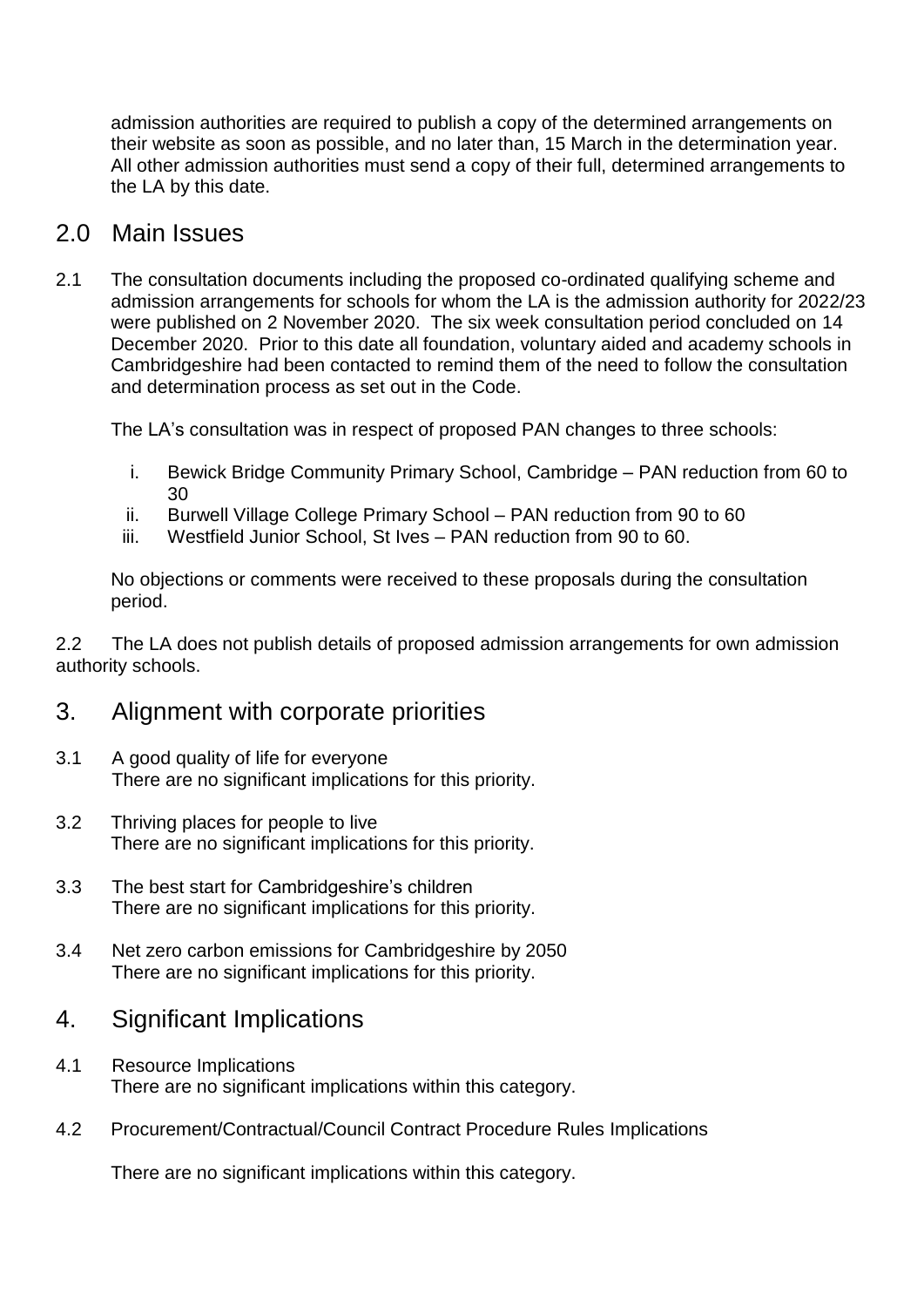4.3 Statutory, Legal and Risk Implications

Once the Committee's approval has been secured, and the Admission Arrangements are 'Determined' the Council will be able to demonstrate it has met the requirements of the Code and education law.

4.4 Equality and Diversity Implications

There are no significant implications within this category.

4.5 Engagement and Communications Implications

As stated above, the Council is able to demonstrate that it met the requirements under the Admissions Code with regard to consultation.

4.6 Localism and Local Member Involvement

There are no significant implications within this category.

4.7 Public Health Implications

There are no significant implications within this category.

Have the resource implications been cleared by Finance? No as not relevant.

Have the procurement/contractual/ Council Contract Procedure Rules implications been cleared by the LGSS Head of Procurement? No as not relevant

Has the impact on statutory, legal and risk implications been cleared by the Council's Monitoring Officer or LGSS Law? Yes or No Name of Legal Officer: Fiona McMillan

Have the equality and diversity implications been cleared by your Service Contact? No as not relevant

Have any engagement and communication implications been cleared by Communications? Yes or No Name of Officer:

Have any localism and Local Member involvement issues been cleared by your Service Contact? Yes. Hazel Belchamber

Have any Public Health implications been cleared by Public Health? No as not relevant